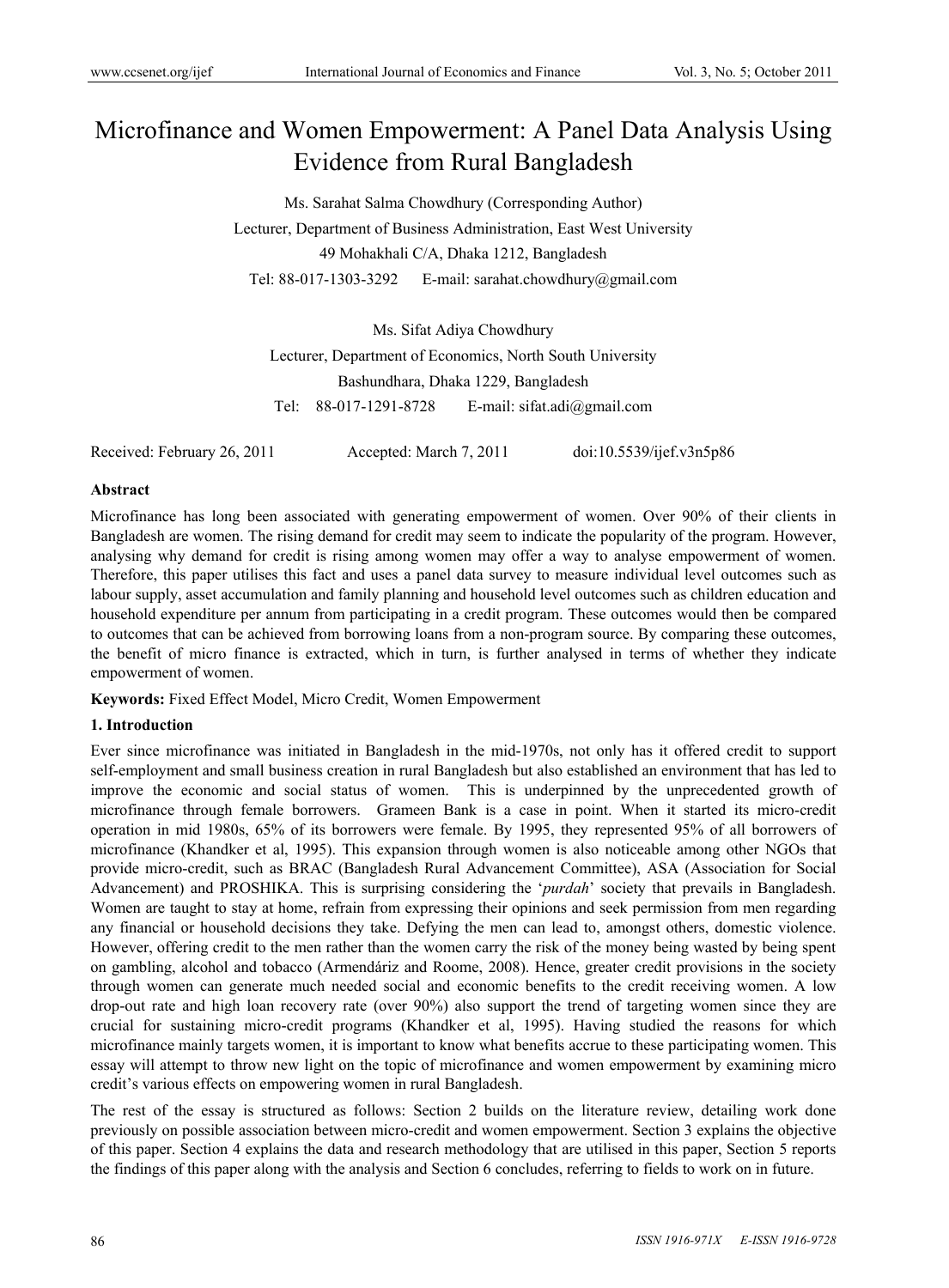### **2. Literature Review**

Empowerment is a broad field to analyze and there is no general consensus on the definition of 'women empowerment'. While the United Nations guidelines on women empowerment set out five components defining empowerment (women's sense of self-worth; their right to have and to determine choices; their right to have access to opportunities and resources; their right to have the power to control their own lives, both within and outside the home; and their ability to influence the direction of social change to create a more just social and economic order, nationally and internationally), common belief defines empowerment of women as the ability to make self-decisions, freedom to participate in activities of their choice and accessing resources available both within and outside their homes. Writing about whether the availability of micro-credit empowers women in rural Bangladesh is by no means unique. Various articles have been written in the past, and there is no general consensus on whether micro credit empowers the women who receives the credit. Hashemi et al, 1996, found that participation in credit programs increases women's mobility, their ability to make purchases and major household decisions, their ownership of productive assets, their legal and political awareness and participation in public campaigns and protests. Another study of Grameen Bank concluded that female participants in credit programs are more conscious of their rights, better able to resolve conflicts and have more control over decision making at household and community levels (Chen, 1996). However, this view is not universal. Goetze et al (1996) has concluded in spite of receiving credit, women empowerment had a long way to come. In reaching this conclusion Goetze et al emphasis that the Bangladeshi society are still having backdated beliefs about the roles of women and that in order to empower women through micro-credit, mentalities need to change.

There had also been several workings on differentiating impacts of microfinance by gender. Most notable of them is Pitt and Khandker's (1998) study whereby they reported that marginal impact of microfinance on consumption was 18% for women compared to 11% of men. They also reported women's loans (from Grameen Bank) had a positive statistical effect on girls' schooling in the household compared to men's loans. The findings were concluded to be a result of lack of fungibility of credit borrowed by men within the household. However, Morduch (1998) rejected the positive impacts found by Pitt & Khandker claiming there were no reported increases in consumption levels or school enrolment of children of the borrowers relative to the non-borrowers in microfinance villages. In particular, he raised questions on validity of models used and assumptions made by Pitt & Khandker. Nevertheless, Pitt (1999) further explained the workings of 1998's paper and verified Morduch's misunderstanding on their work.

Most relevant work for this paper is the panel data analysis done by Khandker (2005). Using the same household survey as Pitt & Khandker (1998) but creating a panel with it, the author computed dynamic effects of microfinance by gender. It reported significant positive dynamic impacts on women (thus proving the benefits found in Pitt & Khandker's paper to be sustainable in future, albeit at a decreasing rate) in terms of greater household expenditure. It is Khandker's (2005, 2008) fixed effects model that is established in this paper to evaluate individual level impacts of micro credit and their underlying references towards empowerment.

## **3. Objectives of the Study**

The objectives of this paper are as follows:

Analyse any empowerment effects that microfinance can generate through impacts on an individual level such as labour supply, fertility and asset accumulation as well as household level outcomes such as expenditure and schooling of children.

Compare the outcomes of obtaining micro credit from microfinance institutions only for the eligible participants to the outcomes of credit borrowed from other sources (except credit from microfinance institutions) by eligible nonparticipants (Note 1).

### **4. Research Methodology**

This paper will be applying a panel data analysis on empowerment (Note 2).Using panel data for micro-credit analysis is advantageous because it enables to evaluate if results are sustainable in future and also makes provision for time lags involved in outcomes being experienced from program participation (Note 3). The paper measures both individual level outcomes using an individual-level fixed-effects model and household outcomes using a household-level fixed-effects model. These models were selected because individual level outcomes such as labour supply, asset accumulation and family planning were recorded for both men and women in dataset. Therefore, it is more appropriate to employ an individual-level fixed-effects model for these measurements since any unobservable heterogeneity that vary across individuals and also influence demand and outcome effects can be captured by the model (Note 4). For similar reason, in the context of household, household expenditure and children's schooling are measured using a household-level fixed-effects model.

#### *4.1Data Description*

This paper will be using data from the Bangladesh Institute of Development Studies-World Bank's Credit Programs for the Poor 1991/92 survey and its follow-up survey in 1998/99. A panel data is formed by combining the two cross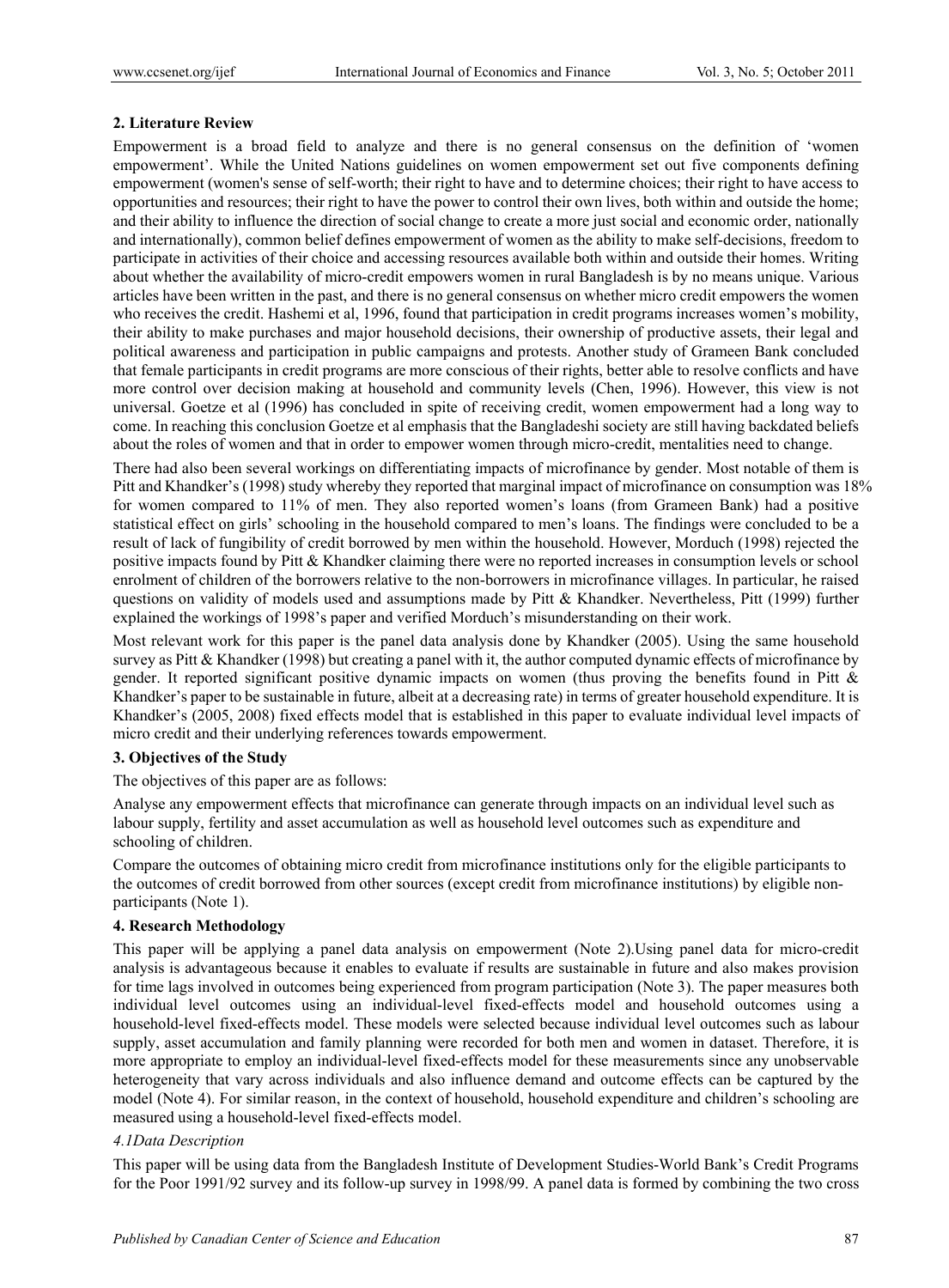sectional data of 1991/92 and 1998/99. There were a total of 1633 households who were interviewed in both time periods. It is worth mentioning that the surveys are quasi-experimental in nature where both target households (eligible households) and "non-target households" (not eligible households) had been sampled from both program and non-program villages and eligible participants and eligible non-participants were sampled from eligible households in program villages<sup>\*</sup> (Khandker 2005).

Table 1 reports the distribution of panel households by participation. From Table 1, it can be noticed that there is an increase in number of eligible household participants and decrease in number of eligible non-participating households (a decrease of almost 65%). Analysing the reasons for not participating in 1991/92, it was revealed that 90% of target non participants in 1991/92 did not participate in credit programmes either due to reluctance to join or due to lack of economic opportunities This phenomenon proves not only the rapid expansion of microfinance programs in rural Bangladesh but also indirectly hints towards the gaining popularity among individuals who seek cheap credit.

#### *4.2 Indicators of Empowerment Used*

*S*electing specific outcomes of microfinance was done bearing in mind the cultural background and societal norms from which rural Bangladeshi women come and also what results would define their empowerment, i.e. an indication towards greater economic freedom, both inside and outside their homes. The following outcomes have been reported in this paper since they can make way for greater economic status, self-dependency and more likely to improve bargaining power within the household.

#### 4.2.1 Labour Supply:

This has been measured in terms of number of days worked in the last 30 days in agricultural sector and non-agricultural sector. Labour supply can represent one of the indicators of freedom to participate outside home for women. Therefore, if women who are borrowing loans from microfinance are observed to be participating more in the labour market, that may indicate an empowering effect.

4.2.2 Non-Land Asset Accumulation:

Various assets fall under this category: bicycles, agricultural animals such as cows and poultry, utensils, electronic goods and gold/silver ornaments. By accumulating assets, a woman becomes more financially self-dependent, is better able to manage finances and most importantly, it can give her some power over decision-making within the household. Thus, there seem to be improvements in social status and position within the household for the woman through asset accumulation. Therefore, if micro-credit borrowers exhibit positive non-land asset accumulation, this may indicate empowerment (Note 5).

### 4.2.3 Family Planning*:*

Being able to plan for family is a crucial determinant of women empowerment. If women are more able to communicate with their husbands and persuade them regarding number of children to have, it can indicate women having better household status. However, this indicator needs to be interpreted carefully. Fewer additional births may not necessarily arise due to greater social awareness and family planning advice obtained through microfinance institutions. It may arise if husbands decide not to have many children or if there is some crisis experienced that resulted in loss of income stream and therefore the household decided to have fewer children. Furthermore, the GoB (Government of Bangladesh) has also been promoting family planning methods across the country which may affect the decisions of micro credit borrowers. However, applying the similarity assumption between eligible participants and eligible non-participants prior to program placement decisions, this paper will assume that all eligible women (participants and non-participants) are the landless poor with little or no education. Often these backgrounds can lead to excessive births. Hence, fewer additional births can indicate better family planning methods and greater empowerment of women in these households.

## 4.2.4 Children's Education

This is a household level decision which could also represent women empowerment. The outcome measured in this paper is number of children aged 5-12 years who are enrolled in school (Note 6). Women are mainly responsible for looking after household members. As such, their first port of investment of the micro credit received is more likely to be on household members and for the household as a whole (e.g. expenditure on household goods). This may indirectly reflect an empowering effect because by contributing to household expenditure, they may gain the support of other non-household-head members. This may enable the women to gradually gain independence in making their own choices, thereby promoting empowerment.

#### 4.2.5 Household Expenditure Per Annum

Once again this is a household level decision which may not necessarily indicate empowerment since the dataset does not reveal who is making the expenditure decisions. However, this measurement is included to support the claim that female micro credit borrowers spend more in household expenditure relative to other non-micro credit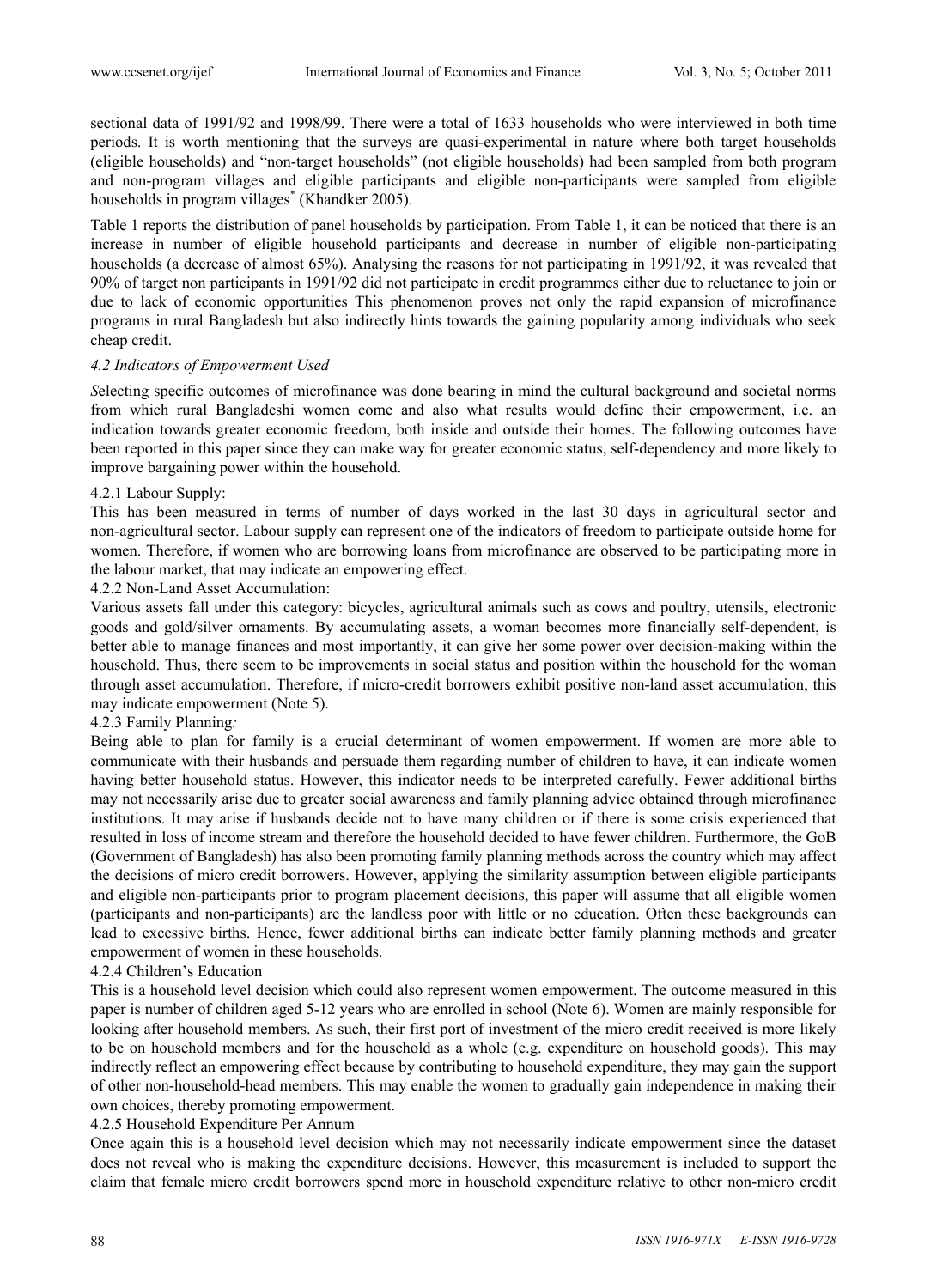borrowers. This paper will thus prove there are intra-household benefits of borrowing by women which, overtime, can bring them the support from family members and eventually lead to independence over self-decision making. The following quote obtained from Hashemi et al (1996) proves this:

*''In the past my father-in-law would never stop my husband from beating me. But after I joined Grameen Bank he said to my husband, "You had better stop beating and scolding your wife. Now she has contact with many people in society. She brings you loans from Grameen Bank. If you want to you can start a business with the money she brings!"* 

#### *4.3 Econometric Specification and Concerns:*

Measuring impacts of microfinance to analyse women's empowerment incorporates certain problems. Capturing program participation of eligible participants can incorporate biases occurring from program placement and self-selection. Since among the women who were eligible to participate some opted for participating in the program while some chose not to participate, there is a self-selection issue involved. Perhaps those who self-selected themselves to participate have greater entrepreneurial skills or better innate abilities than non-participants. This could generate upward biases in our estimates which in turn may exaggerate empowerment effects on women. Similarly, microfinance institutions tend to select villages in a non-random manner, often placing themselves in villages which are economically deprived. As such, impacts of microfinance can be downward biased since we would measure outcomes in a poor economically performing region (Pitt and Khandker, 1998). The heterogeneity across individuals and at the village level that can influence program participation and program placement needs to be addressed in setting up the model for this paper.

Fixed-effects (FE) model assumes the time-invariant variables are correlated with other observable variables for individuals and households. For the outcomes measured in this paper, this is applicable (e.g. unobserved innate ability of individuals can depend on education, age, if working and so on). In addition, FE assumes these unobservable individual, household and village characteristics remain constant over time. Therefore, it gets rid of the unobservable characteristics that remain constant overtime and eliminates possibility of endogeneity bias arising. Furthermore, if attrition bias (Note 7) is caused by the time-invariant household/individual characteristics, fixed-effects model can eliminate the bias (Khandker 2005).

The paper will firstly calculate program participation of eligible participants by measuring the demand for credit. The following equation represents log of cumulative borrowed money (reflecting demand for credit) for woman i in village v at time t:

$$
M_{ivt} = \alpha X_{ivt} + \beta_{iv} + \gamma_v + \varepsilon_{ivt}
$$
 (1)

where  $M_{i\nu t}$  is demand for credit for individual i in village v at time t,  $X_{i\nu t}$  is a vector of observable variables used to control for individual, village and household characteristics,  $\beta_{iv}$  represents the unobservable individual characteristic that is fixed over time,  $\gamma_{\nu}$  is the unobservable village characteristics fixed over time,  $\alpha, \beta$  and  $\gamma$  are parameters to be estimated and  $\varepsilon_{\text{ivt}}$  is the idiosyncratic error term. The fitted value from this equation is then included in the outcome equation of woman i in village v at time t:

$$
Y_{ivt} = \theta X_{ivt} + \sigma X_{iv(t-1)} + \omega M_{ivt} + \rho M_{iv(t-1)} + \mu_{iv} + \varphi_v + u_{ivt}
$$
\n
$$
\tag{2}
$$

where  $Y_{ivt}$  measures the outcome due to participation in the program,  $M_{ivt}$  and  $M_{iv(t-1)}$  are the current(1998) and past(1992) obtained credit,  $X_{ivt}$  and  $X_{iv(t-1)}$  are vector of present and past household, individual and village observables respectively,  $\mu_{iv}$  is time-invariant individual characteristics,  $\varphi_{v}$  is time-invariant village characteristics,  $\omega$  and  $\rho$  measures the effects of current and past credit respectively,  $\theta$ ,  $\sigma$ ,  $\omega$ ,  $\rho$ ,  $\mu$  and  $\varphi$  are parameters to be estimated and  $u_{ivt}$  is the random error terms (Khandker 2005, 2008) (Note 8). By allowing for the lagged credit variable  $M_{iv(t-1)}$  term, this model makes provision for the fact that individuals may borrow different loan amounts in the two periods. This is important in empowerment context as well since empowering women can be a long gradual process and thus needs to be observed over a few periods of time.

$$
\Delta Y_{ivt} = \theta \Delta X_{ivt} + \sigma \Delta X_{iv(t-1)} + \omega \Delta M_{ivt} + \rho \Delta M_{iv(t-1)} + \Delta u_{ivt}
$$
\n(3)

Equation (3) has been estimated in this paper for the sample of eligible participants and ineligible women while for eligible non-participants, log of their cumulative borrowing has been used as proxy for credit access. It shows how unobservable characteristics have been removed by differencing their constant terms overtime.

#### **5. Results:**

Having justified the selection of individual and household level FE model, this paper now turns to explain and analyse the results obtained.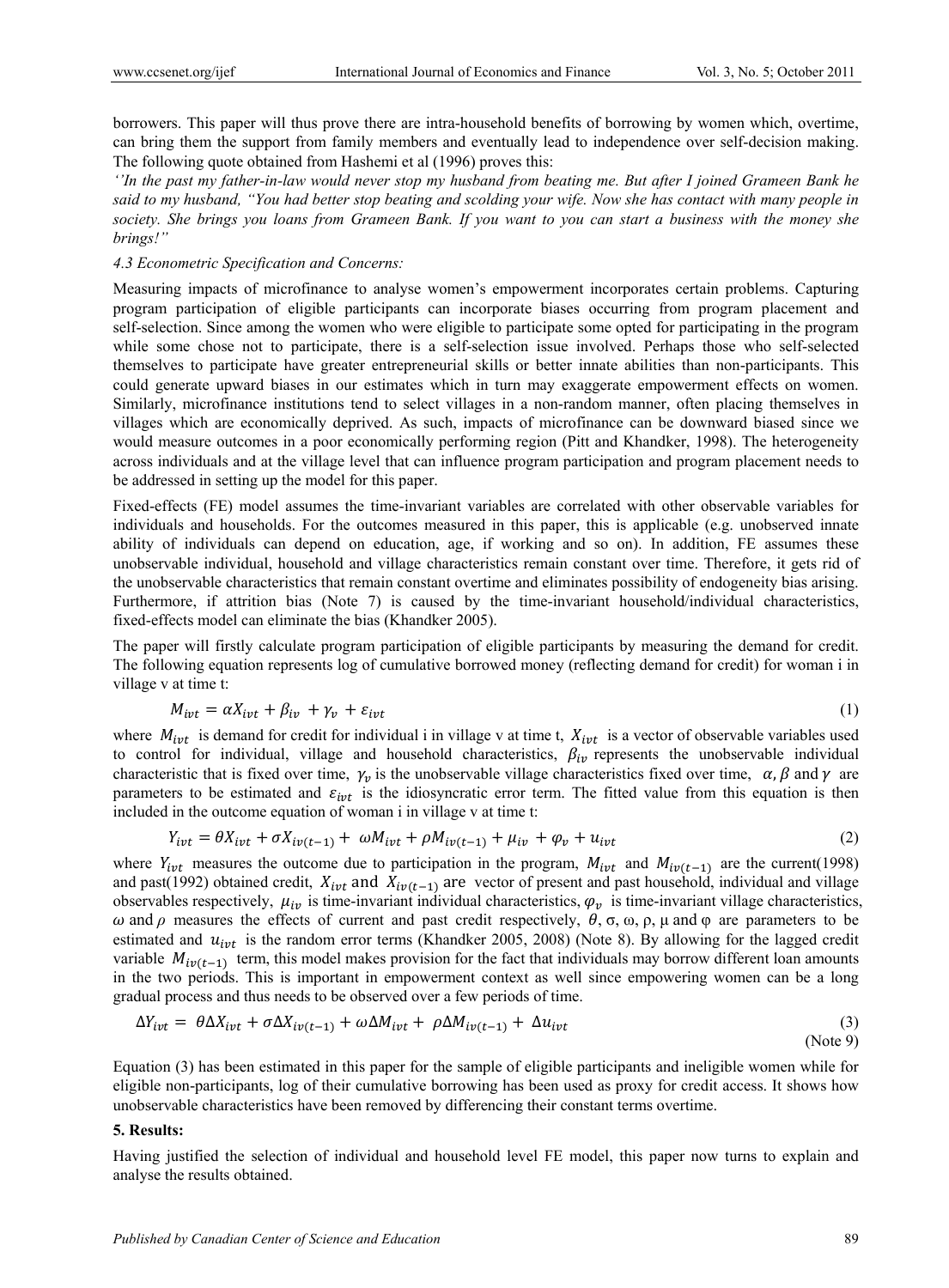## *5.1 Analysing Determinants of the Demand for Credit:*

Equation 3 is estimated for eligible participants and ineligible women to determine factors that can influence demand for credit. Table 2 reports the fixed effect credit demand estimates of the eligible participants. The estimates indicate that greater landholding and higher expenditures incurred in distress increases demand for credit while more educated women have lower demand for credit.

Women who are land poor demand fewer loans than women who are resource rich. For every 10% increase in landholdings, demand for credit increases by 4.7%. However, an increase in landholding may not necessarily indicate an improvement in wealth. If the type of landholding consists mostly of non-usable land, then a gain in landholding will have minimal effect on wealth. Hence, in spite of gain in land, there can be greater demand for credit. In addition, from summary statistics above, it seems to indicate the eligible participants are the very poor. Perhaps they feel more able to borrow loans and repay them with any gain in their landholding. The estimates also indicate women's maximum years of schooling in 1991 have a small negative impact on demand for credit overtime (although significant). This may indicate higher educated females are better positioned in the society to work and therefore may not require credit. The most significant effect is the estimate for the expenditure incurred in distress. Since 1998/99 data was collected soon after the devastating flood in 1998, many women in the panel sample experienced high costs due to the flood. As a result, this may have generated 'fresh' higher demand for credit, thus having a significant impact.

Having estimated the demand for credit by means of total cumulative borrowing, the lag of borrowing has been estimated in order to calculate the impacts on eligible participants.

For eligible non-participants, we do not observe any demand for micro credit since they self-selected themselves out of the programs. Therefore, utilising the data on loans that a few women have borrowed from informal sources and relatives, log of borrowing has been computed which will serve as a proxy for 'credit obtained' for the eligible non participants. This credit amount is treated in regression models in the same way as micro credit has been computed and treated in regression models for the eligible participants. Therefore, the outcome results that are obtained will be a comparison of impacts generated due to micro credit and impacts generated due to loans obtained from informal sources.

Table 3 reports on fixed effects estimates of outcomes of micro credit for eligible participants and table 4 reports on fixed effects estimates of outcomes of loans for eligible non-participants respectively.

### *5.2 Labour Supply of Eligible and Ineligible Participants:*

From the above two tables, it can be seen that micro-credit obtained in both current period and in the past generates positive impacts in terms of number of days worked in both agricultural and non-agricultural sector with the effects being statistically significant for non-agricultural sector. On the other hand, loans borrowed from other sources do not generate any positive impacts on eligible non-participants in terms of labour supply. The positive impact on labour supply for eligible participants may come about due to more women obtaining loans for self-employment or working outside in order to keep up with loan repayments. Either ways, this allows the women to work in their self-chosen profession either in the household or outside their homes. This may indicate an improvement of their socioeconomic status both within and outside their homes that may bring about empowerment. However, it requires careful analysis of the results for the eligible non-participants. Only 18 of the 450 panel women borrowed from other sources. As such, measuring impacts of the loan borrowed on 450 women may under-report estimates if non participants are already working to their limits. However, given the large statistically significant effect on non-agriculture sector work and the granting of micro credit for small entrepreneurial purposes in rural Bangladesh, it can be concluded micro credit borrowers are able to work in their chosen profession with the credit they have obtained, thereby being more empowered relative to the non-participants.

### *5.3Non Land Asset Accumulation:*

Eligible participants seemed to exhibit higher accumulation of non-land assets with current borrowing at an increasing rate between the two surveys. A 10% increase in current borrowed money can increase non-land asset holdings by 28%. However, the result is not very statistically significant. It needs to be checked what asset is being accumulated. Usually, women tend to accumulate low value goods such as utensils since women in rural Bangladesh are linked with kitchen or household tasks. Such accumulation may not necessarily lead to greater empowerment. However, the eligible participants in the dataset mostly acquired agricultural stock such as cows and poultry as non-land asset which enable them to trade poultry eggs or cow milk and also provide food for household members. This can lead to an empowering effect since they can generate income from such sources and benefit the household which in turn can improve their standing within the household. To the contrary, loans from other sources for non-participants have a positive significant impact on asset accumulation, although at a declining rate.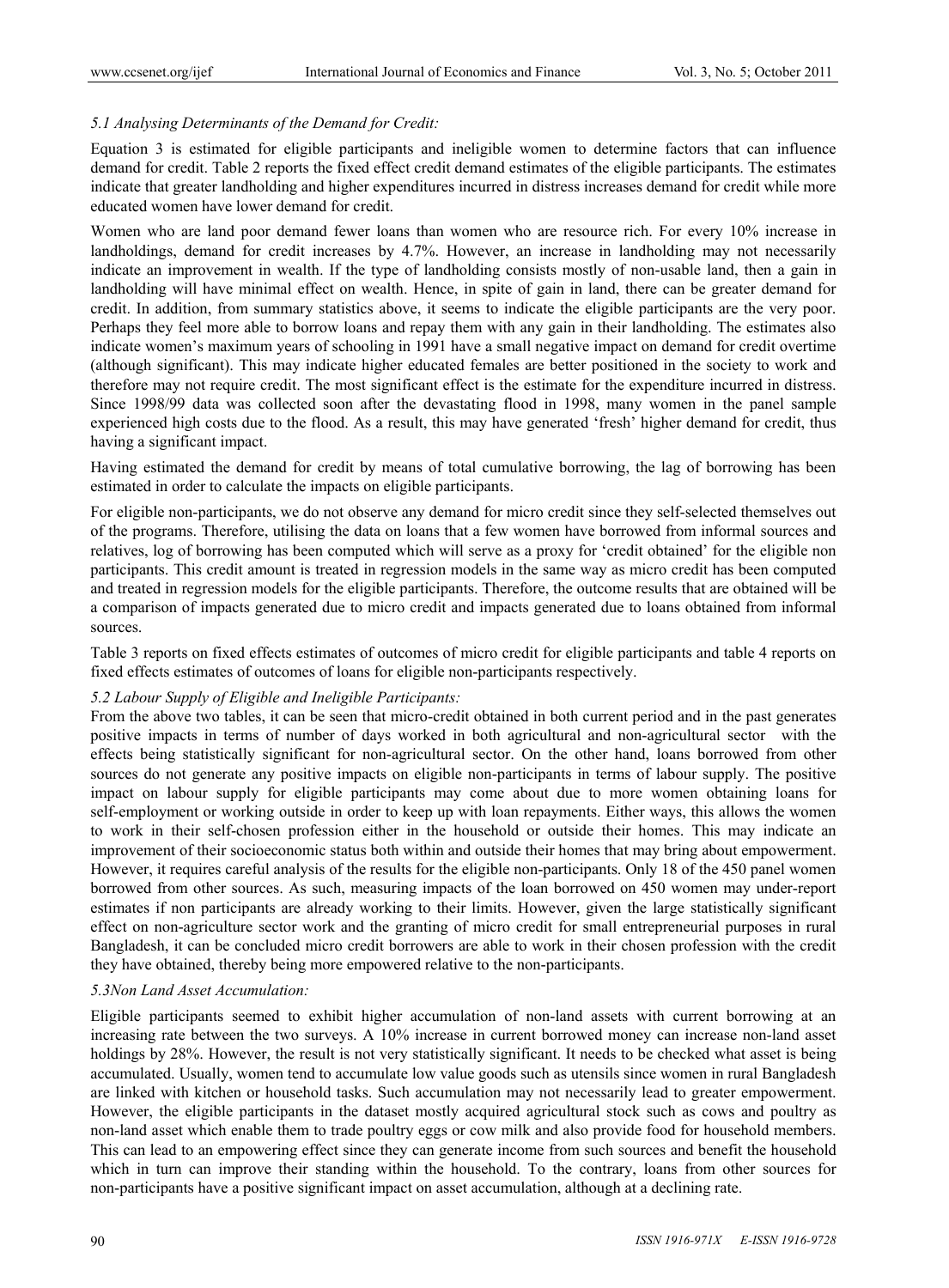## *5.4 Family Planning:*

Family Planning has been measured as impact of borrowing on the number of additional births since 1992. The results indicate past credit (1992 credit) has a smaller and negligible positive impact on eligible participants while past loans have bigger and significant positive impact on number of additional births for eligible non-participants. On the other hand, current credit has a bigger positive impact on number of births for both eligible participants and non-participants. The results under family planning contradicts the assumption for empowerment: micro credit should enable participants to become more aware of family planning methods and also by encouraging self-employment, it should increase the productivity of women and increase the opportunity cost of staying home and bringing up the child. Moreover, through female group formation in micro credit, women become a part of social network, whereby they are more likely to gain information on sensitive issues by sharing their problems with other women. A naive conclusion could say more borrowing leads to higher income, which in turn can lead to higher number of births. However, it needs to be taken in to account that family planning methods are promoted by GoB and other NGOs in rural Bangladesh. In addition, there is an increase of 36% in contraceptive use among the panel women. A more reliable indicator would have been measuring the likelihood of using contraceptives among the borrowers from participating in microcredit programmes.

For the next two indicators, a household level fixed effects model has been implied since the indicators involve household level decision.

#### *5.5 Children's Education*

Borrowing credit from microfinance has a significant positive impact on the number of children from the panel women's households who are enrolled in school. The estimates of eligible non-participants are slightly lower than the estimates of eligible participants and are not significant. The large similarity in number of children sent to school can be explained by a few factors. Government incentives such as the previous '*Food for Thought*' and the present *'Cash Incentives'* for sending children to school may manipulate household's decision to send their children to school. Furthermore, as the economy develops, people start valuing education more. Hence, an increasing number of households are sending their children to school.

The positive estimates indicate some women started sendings their children to school after receiving loans. This may also indicate an improvement of bargaining power of women within the household. Often, extended families tend to live together in rural villages. Therefore, if women in such households borrow and send their children to school, not only does this indicate women taking responsibility towards sharing the burden of household cost, but are also managing to persuade large number of family members to send their children to school, thereby indicating an improvement of bargaining power within the household.

### *5.6Household Total Expenditure (Includes Both Food And Non-Food Items)*

For the eligible participants, there is a positive but insignificant effect of current and past credit on total household expenditure (Note 10). Separating expenditure in terms of food and non-food, it can be seen that on one hand expenditure on food has fallen and on the other hand, expenditure on non-food items has risen. Studying the items that the eligible participants bought, it was revealed a lot of women acquired utensils and furniture (non-land asset since they are cheaper than land). However, the category that contributed most towards non-food expenditure was clothes for adults. If these clothes were for the women themselves, clearly that would indicate empowerment since women were able to spend the money for their own wants. Nevertheless, spending for household members can help the woman gain acknowledgement from members and the valuable support can also help to promote her socioeconomic status.

For the eligible non participants, it can be seen that there are significant negative impacts of borrowing on total household expenditure as well as total food expenditure and non-food expenditure. This can indicate that these women do not spend the loans on household outcomes such as food and non-food expenditure. They spend the money on land accumulation since the summary statistics indicated these women had higher landholdings, both in acres and in values. The results showed negative impacts on employment from borrowing loans. If these results are true in practice, then one can conclude eligible participants are likely to be empowered by borrowing through microfinance than eligible non-participants: this is represented by higher labour market participation, greater accumulation of non-land assets, more children sent to school and increase in household total expenditure (Note 11).

*All Panel Women estimates*: The above outcomes were estimated for all panel sample women to determine how much micro-credit affects other non-participants and ineligible women (Note 12). It needs to be noted that 49 of the individuals borrowed funds from other sources. Since this represents about 3.5% of all panel women, the paper has ruled out any impacts arising or being influenced due to sources of credit other than microfinance.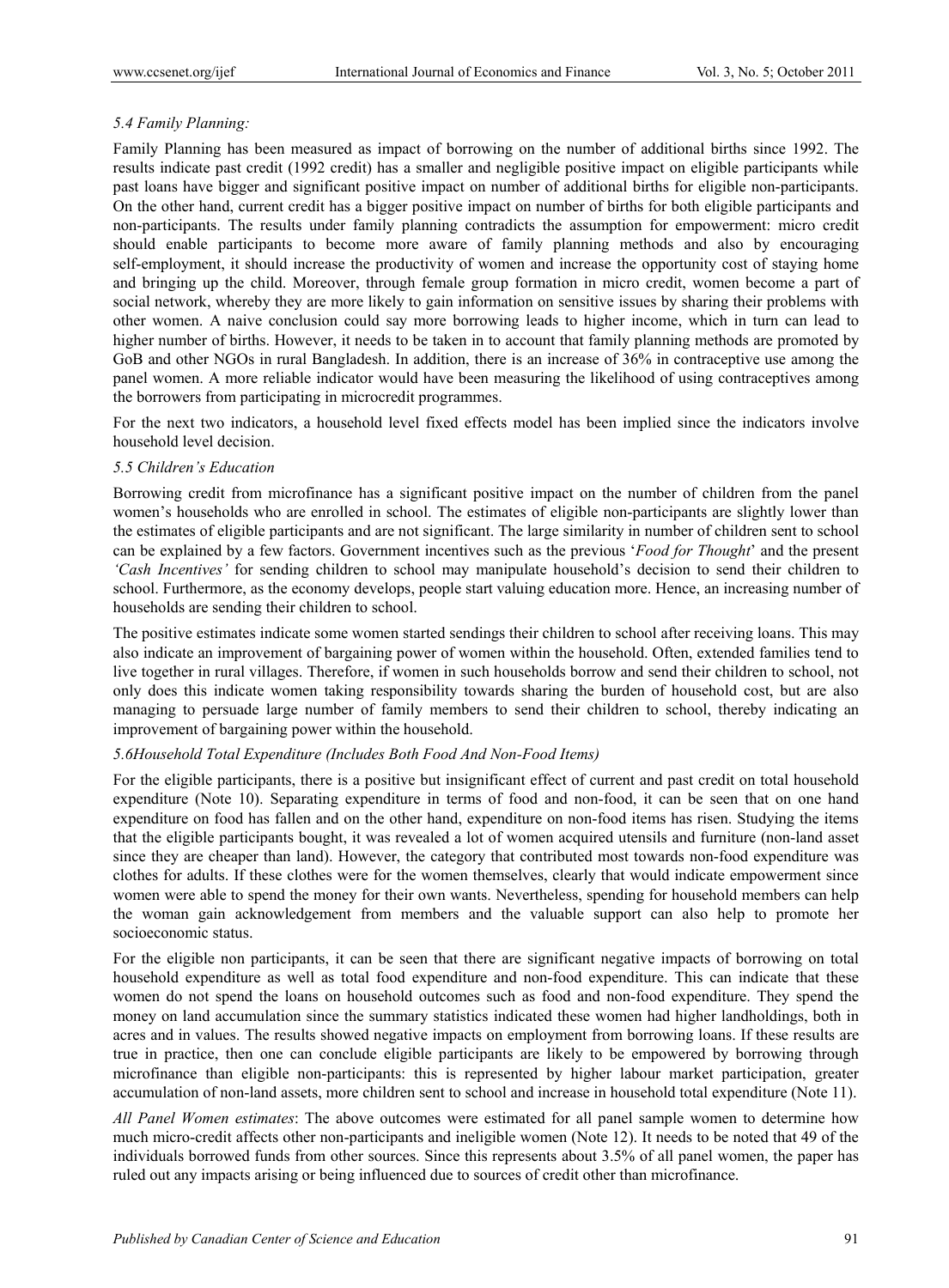Table 5 reports results obtained for all panel sample women. In the individual level outcomes, current credit had no significant impact in the labour market while it had a high significance on asset accumulation. This may be due to women being restricted to work outside homes. On average household expenditure and food and non-food expenditure has gone up from credit borrowed. However, children's schooling has been negatively affected by all forms of credit on these women. It is hard to explain this finding but one possibility could be if children are unable to go to school due to the floods in 1998.

In explaining all panel women's outcomes, a few factors need to be borne in mind. One is economic prosperity where the women reside. That may influence outcomes on non-participants and ineligible women as well as on participants, but the causality may not flow from women participating in credit programs to women who did not/could not. Another issue could be individual characteristics of women, such as marital status and geographical location. If they change for many women, results on all women may fail to capture impacts of microfinance. Overall, the panel results conclude positive impacts overtime on asset accumulation (significant), labour market participation (non-significant) and household expenditure of all panel women (highly significant).

#### **6. Conclusion:**

It must be acknowledged that empowerment is a very broad concept to define and measure. Yet this paper attempted to derive robust outcomes of participating in microfinance by using a panel data survey and implying a fixed effects model. After that, the results were analyzed bearing in mind the societal and household norms that women in rural Bangladesh experience. The paper compared the outcomes of eligible participants to the outcomes of credit borrowed from other sources by eligible non-participants. By doing so, it was possible to measure the benefits of participating in a credit program. These benefits were analyzed further in terms of whether they empowered women. As such, the link between the robust results and possibility of an underlying empowerment factor has been established. The results concluded participating women have better significant results in terms of both individual and household level outcomes than eligible non-participants.

However, in any further studies of women empowerment, it is important to measure any disempowerment effect happening within the household or even worse, at social level. As more of the microfinance institutions are channeling the credit through women, men are relying upon women for obtaining loans (Khandker 2008). Given that Bangladesh is a highly male-dominated society, these women may ultimately give up their loans to their husbands, which may completely nullify all impacts that have been associated with empowerment. Indeed, this case is reported by Armendáriz and Groome (2008) whereby women surrender 40% of the investment decisions involving loans to their husbands. Hence, credit fungibility may be negatively correlated with empowerment. As Armendáriz and Groome (2008) mentioned in their paper, higher income generated through microfinance can empower women, but the lack of credit availability and the rising success of women may bring in friction within the household. This is the disempowering effect of women.

Without keeping this in mind, one can conclude a woman in rural Bangladesh who is financially self-dependent is empowered, while at home she experiences domestic violence by her husband. One way to deal with the problem of disempowerment is by inviting the husbands to join the women's groups (Allen et al, 2010).Any policy that is implemented for eliminating the disempowerment effect of women needs to restore the trust between the credit participant and her household members involving money matters. Without trust, frictions will always prevail. Moreover, along with the change in mentality of people in understanding the role of a woman, societal institutions need to change as well in order to incorporate greater economic freedom of women. If these external factors remain time-invariant, the micro credit can only generate temporary empowerment effects on women in terms of income generation and asset accumulation. Overtime, these benefits will nullify as more women achieve the same outcome leaving no room for marginal gains from credit program participation.

#### **References**

Allen, T., Armendáriz, B., Karlanz, D., Mullainathanx, S., (2010). Inviting Husbands in Women Only Solidarity Groups: Evidence from Southern Mexico.

Armendáriz, B., Morduch, J., (2010). *The Economics of Microfinance*, Cambridge MA, MIT Press

Goetze, Marie, A., and Sengupta, R. (1996). Who takes the credit? Gender, power, and control over loan use in rural credit programs in Bangladesh, *World Development* 24(1): 45-63. doi:10.1016/0305-750X(95)00124-U, http://dx.doi.org/10.1016/0305-750X(95)00124-U

Hashemi, M., Schuler, S. and Riley, A. (1996).Rural Credit Programs And Women's Empowerment In Bangladesh. *World Development* 24(4):635-53. doi:10.1016/0305-750X(95)00159-A, http://dx.doi.org/10.1016/0305-750X(95)00159-A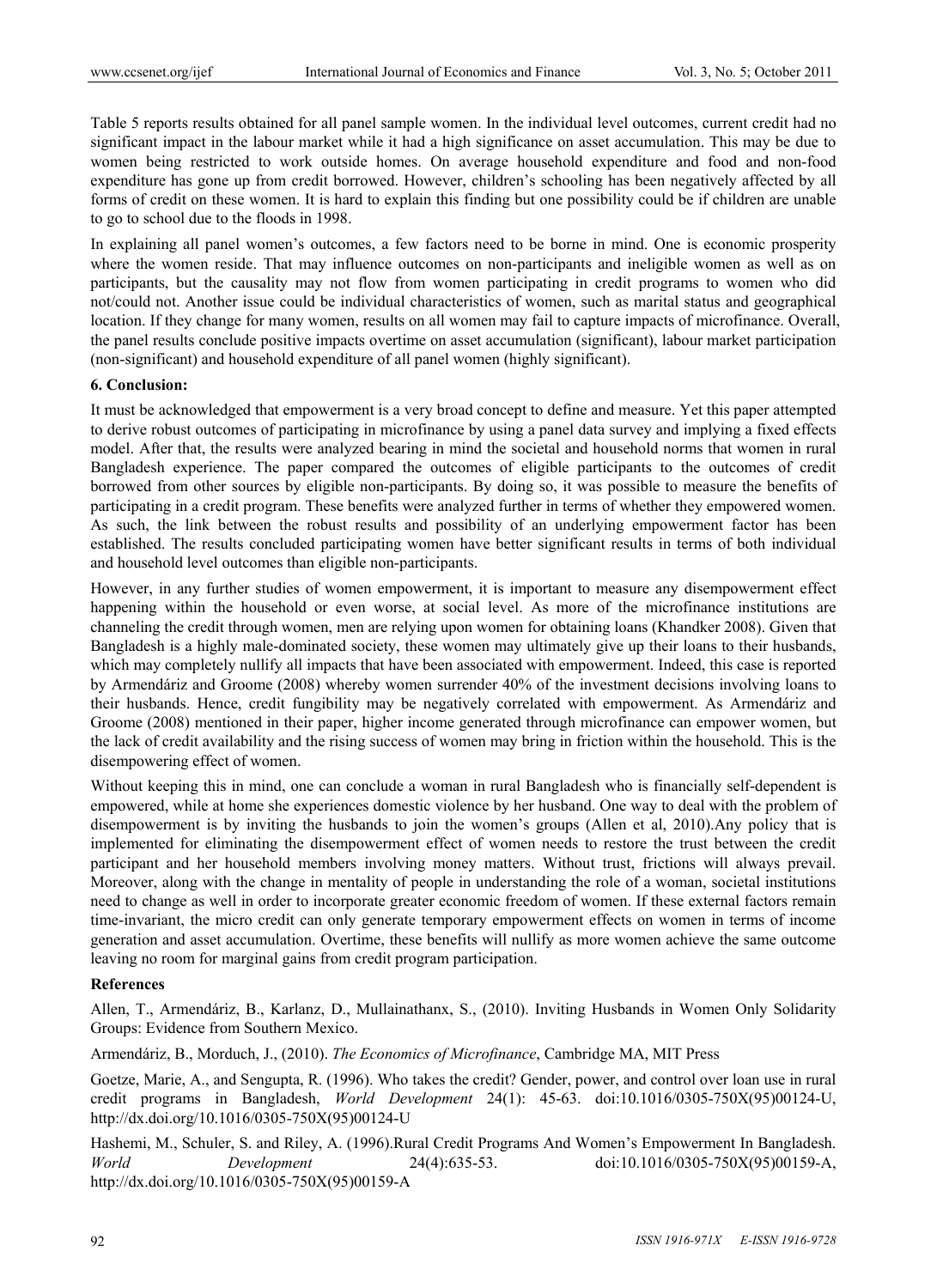Khandker, S., Koolwal, G., Sinha,N.(2008). Benefits of Improving Young Women's Labour Market Opportunities: Evidence from Group-based Credit Programs in Rural Bangladesh, World Bank Development Report.

Khandker, S. (2005). Microfinance and Poverty: Evidence using panel data from Bangladesh, *World bank Economic Review*, Vol 19, Issue 2, Pages 263-286. doi:10.1093/wber/lhi008, http://dx.doi.org/10.1093/wber/lhi008

Khandker, S.(1998). Fighting Poverty With Micro Credit: Experience In Bangladesh, *Journal of Political Economy*  106(5):958–96.

Khandker, S., Baqui, K., Kahn, Z. (1995). Grameen Bank: Performance & Sustainability", World Bank Discussion Paper 306, Washington, D.C

Morduch, J. (1999). The Role of Subsidies in Microfinance: Evidence From The Grameen Bank, *Journal of Development Economics*, Elsevier, vol. 60(1), pages 229-248.

Pitt, M., Khandker, S. (1998). Impact of Group-Based credit programs on Poor Households in Bangladesh: Does the Gender of Participants Matter? *Journal of Political Economics:* 958-96. doi:10.1086/250037, http://dx.doi.org/10.1086/250037

Pitt, Mark M., Khandker, Shahidur R. Cartwright & Jennifer. Does Micro-Credit Empower Women: Evidence From Bangladesh, Volume 1, Policy, Research Working Paper Series; No. WPS 2998.

Pitt, M. (1999). Reply to Jonathan Morduch's 'Does Microfinance Really Help the Poor? New Evidence from Flagship Programs in Bangladesh. Brown University, Department of Economics

Wooldridge, G. (2006). *Introductory Econometrics*, A Modern Approach, South-Western Educational Publishing

Wooldridge, G. (2002). *Econometric Analysis of Cross Section and Panel Data*, The MIT Press

Zaman, H. (1999). Assessing the Poverty and Vulnerability Impact of Micro-Credit in Bangladesh: A case study of BRAC, World Bank Policy Research Working Paper 1798.

**Notes** 

Note 1. Eligibility for program participation is determined by the landholding of the households. Any households having less than 0.5 acres (50 decimals) of land are eligible to participate in the credit programs<sup>1</sup> (target households) and households with landholdings of more than 0.5 acres are ineligible to participate (non-target households). Among the eligible households, some select to participate (eligible participants) while some select to not participate in the programs (eligible non-participants).

Note 2 As the data is not tailored to examining women empowerment, it has been necessary to use the data in measuring impacts that serve as proxies of women empowerment rather than as an absolute measurement of women empowerment.

Note 3. It is reasonable to assume that micro-credit participation will have welfare effects after some period of time.

Note 4 Moreover, there were only a few households from which multiple women were observed. Hence, household-level fixed-effects would not have been appropriate since controlling for household factors may not necessarily control the individual level heterogeneity across females.

Note 5. Although there can be inheritance of assets. For example, if the husband or father of the woman dies, she may inherit his assets; another instance could arise when a woman gets married. She can be gifted with assets. However, asset accumulation figures used in the analysis were mostly purchased, either before 1992 or since 1992.

Note 6. A better indicator of children's education would be the enrolment rate since this would measure the proportion of children who are sent to school and can indicate how much households value children's education. However, I was unable to conduct a research using enrolment rates in the fixed effects model because the estimates of parameters on variables of interest were being dropped. Number of children enrolled in school has been used as a proxy for 'children's school enrolment'.

Note 7. Attrition bias refers to the loss in number of households who could not be traced in the 2<sup>nd</sup> survey. Only 7% of the households (Khandker 2005) interviewed in  $1<sup>st</sup>$  survey could not be traced in the  $2<sup>nd</sup>$  survey. Hence, bias due to attrition is likely to be small.

Note 8. Under cross-section data, it was the correlation between the error terms  $\varepsilon_{\text{int}}$  and  $u_{\text{int}}$  that resulted in endgeneity between explanatory variables and the error terms.

Note 9. Obtained by differencing the average of equation (2) for each individual from equation (2)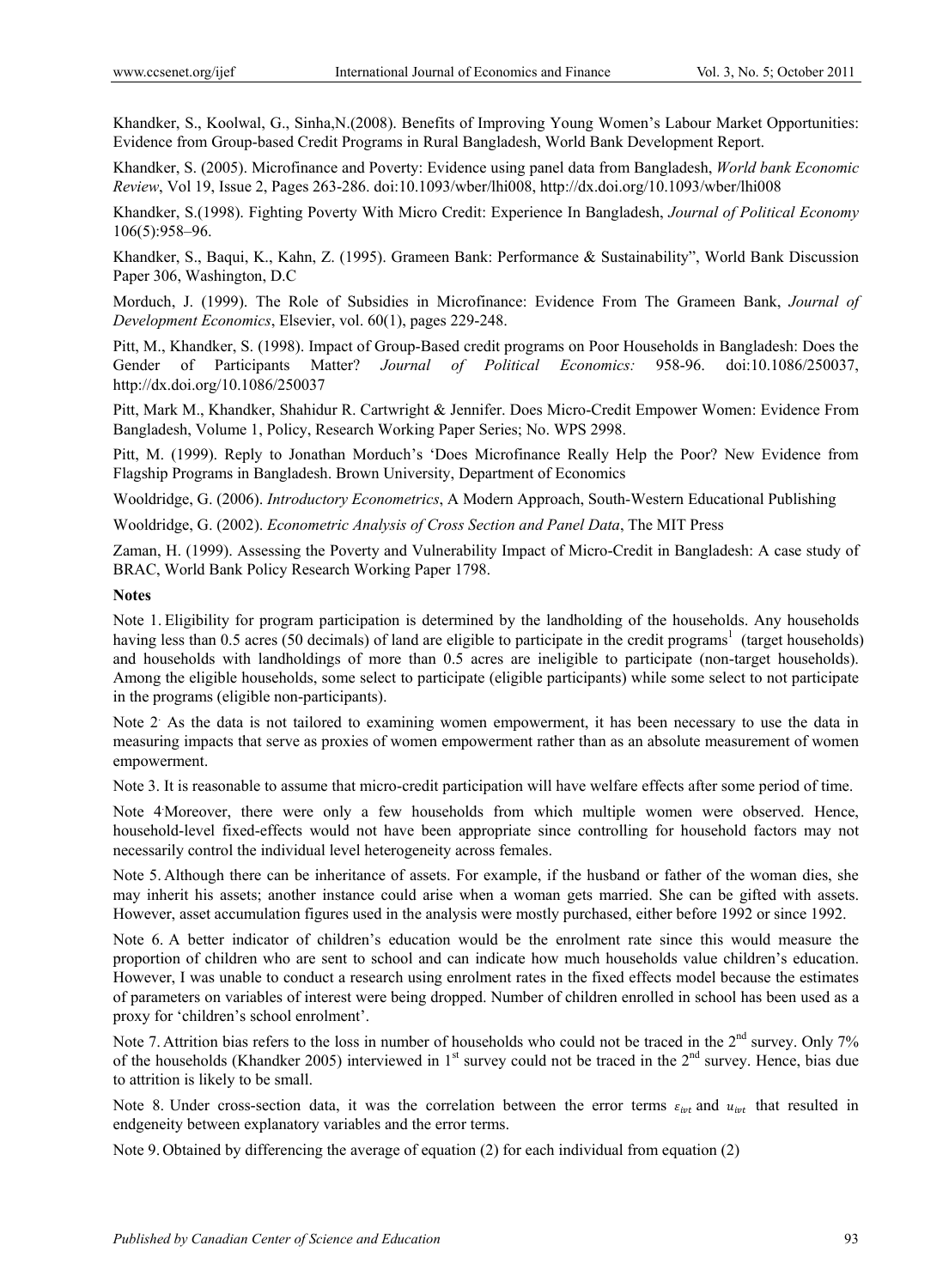Note 10. Total household expenditure has been computed by summing the total annual food expenditure and the total annual non-food expenditure.

Note 11. However, children's schooling and household expenditure are household level decisions and therefore this paper cannot rule out the possibility of expenditure and children's schooling decisions taken by the male members of the household.

Note 12.This does not necessarily measure spill-over benefits. This model only attempts to shed some light on the effect of micro credit on an average woman.

Note 13. Model had been run under both fixed effects and random effects to check if the individual unobservable were correlated with the observable characteristics. A Durbin-Wu Hausman test was run in which the test results confirmed the use of fixed effects model.

Note 14. Robust standard errors have been obtained in all models and wherever needed, Wooldridge serial correlation test was conducted to check if there were any autocorrelations or panel level heteroskedasticity.

|  | Table 1. Distribution of Households by Eligibility (Landholding criteria) |  |  |  |
|--|---------------------------------------------------------------------------|--|--|--|
|  |                                                                           |  |  |  |

| Households by eligibility criteria    |            | 1991/92           |            | 1998/99           |  |  |
|---------------------------------------|------------|-------------------|------------|-------------------|--|--|
|                                       | Number of  | $%$ of 1633 panel | Number of  | $%$ of 1633 panel |  |  |
|                                       | households | households        | households | households        |  |  |
| Eligible Households                   | 379        | 23.2%             | 1093       | 66.9%             |  |  |
| Eligible Non-participating Households | 1007       | 61.6%             | 336        | 20.6%             |  |  |
| Ineligible Households                 | 247        | 15.1%             | 194        | 11.9%             |  |  |
| Total                                 | 1633       |                   | 1633       |                   |  |  |

Source: Bangladesh Institute of Development Studies-World Bank's Credit Programs for the Poor 1991/92 survey and its follow-up survey in 1998/99

| Table 2. Fixed Effects Estimates of determinants of demand for credit |  |  |  |  |  |  |  |  |  |  |
|-----------------------------------------------------------------------|--|--|--|--|--|--|--|--|--|--|
|-----------------------------------------------------------------------|--|--|--|--|--|--|--|--|--|--|

| <b>Explanatory variables</b>               | <b>Individual-level fixed effects</b> |                                        |  |  |  |  |  |  |
|--------------------------------------------|---------------------------------------|----------------------------------------|--|--|--|--|--|--|
|                                            |                                       | Panel data                             |  |  |  |  |  |  |
|                                            | Demand for micro credit of eligible   | Demand for village credit of all women |  |  |  |  |  |  |
|                                            | participants                          | households                             |  |  |  |  |  |  |
| Log of landholding in acres                | $0.4762*$                             | $0.5204*$                              |  |  |  |  |  |  |
|                                            |                                       | (1.02)                                 |  |  |  |  |  |  |
| Maximum years of schooling in 1991/92      | $-0.000078*$                          | $-0.0266*$                             |  |  |  |  |  |  |
| * year                                     |                                       | $(-0.60)$                              |  |  |  |  |  |  |
| Log of total expenditure in the past 12    | 0.1059                                | $0.1105*$                              |  |  |  |  |  |  |
| months                                     |                                       | (1.27)                                 |  |  |  |  |  |  |
| Log of expenditure incurred in distress in | $0.1073*$                             | $0.2290*$                              |  |  |  |  |  |  |
| 1998/99                                    |                                       | (1.35)                                 |  |  |  |  |  |  |
| Log of cost of consultation due to injury  | 0.4124                                | $0.0127*$                              |  |  |  |  |  |  |
| in 1991/92                                 |                                       | (0.27)                                 |  |  |  |  |  |  |
| F-statistics                               | 11.07                                 | 2.81                                   |  |  |  |  |  |  |
| Number of observations                     | 735                                   | 1382                                   |  |  |  |  |  |  |

*Remarks* (1) Regression also includes year, age, marital status, if house had electricity, distance of nearest bank from house, distance of nearest hat from village\*year and price of daily necessities to control for individual characteristics, household standards and village characteristics (Note 13) (Note 14) (2) \* t-statistic is significant at 10% level or better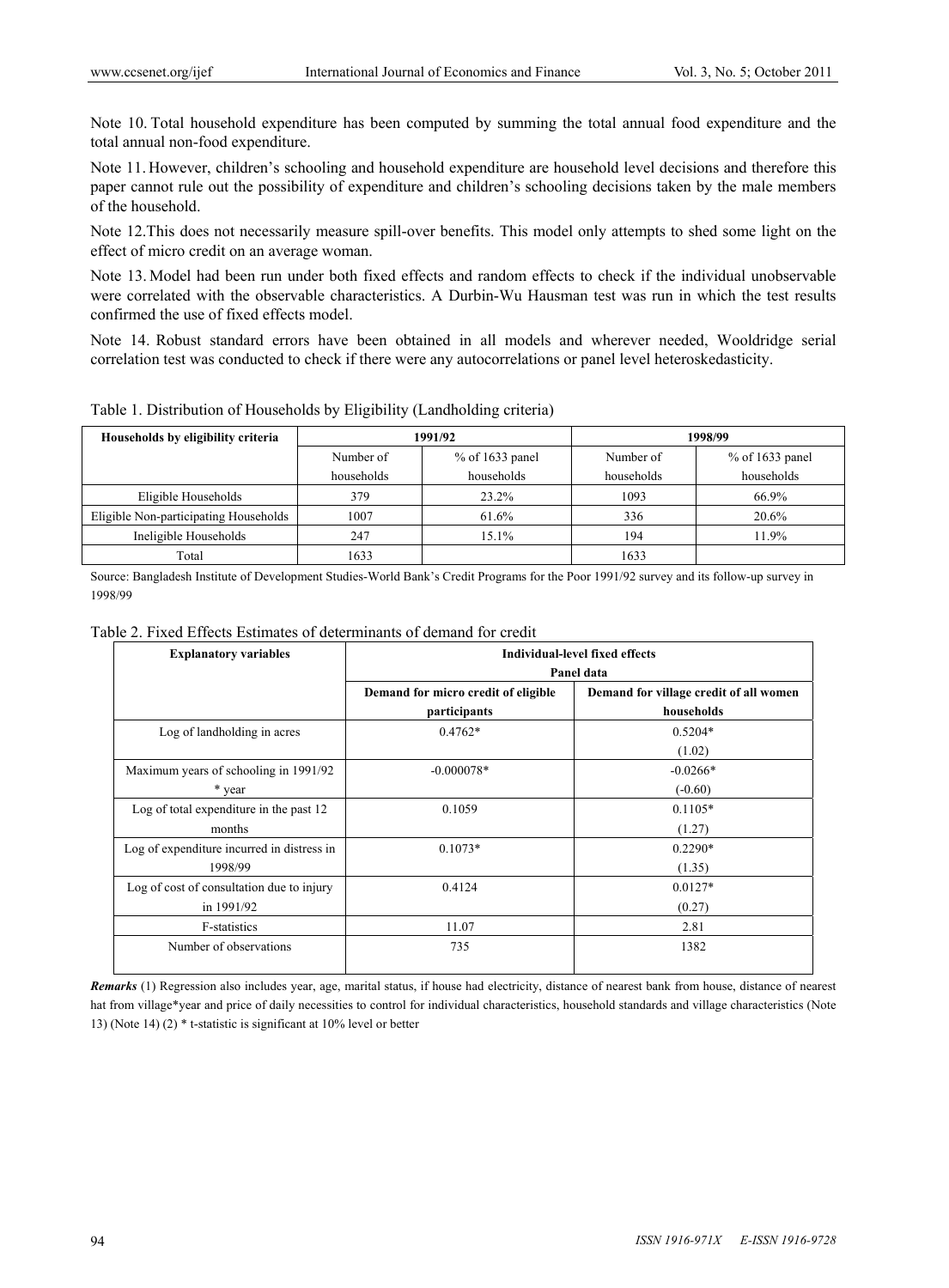| <b>Explanatory</b><br>variables                    | <b>Number</b><br>of<br>days<br>worked in<br>others'<br>farms in<br>previous<br>month | of<br><b>Number</b><br>days worked in<br>self-emploved<br>activities<br>in<br>previous month | of<br>Log<br>non-land<br>assets'<br>value<br>(Taka) | Number of<br>children in<br>household<br>enrolled in<br>school <sup>1</sup> | of<br>Log<br>household<br>total<br>expenditure<br>per annum<br>(Taka) | of<br>Log<br>household<br>food<br>total<br>expenditure<br>per annum<br>(Taka) | of<br>Log<br>household<br>total<br>non-food<br>expenditure<br>per annum<br>(Taka) | Number of<br>additional<br>births<br>1992 -1998 |
|----------------------------------------------------|--------------------------------------------------------------------------------------|----------------------------------------------------------------------------------------------|-----------------------------------------------------|-----------------------------------------------------------------------------|-----------------------------------------------------------------------|-------------------------------------------------------------------------------|-----------------------------------------------------------------------------------|-------------------------------------------------|
| of<br>Log<br>current credit                        | 0.0059<br>(0.70)                                                                     | $0.1992*$<br>(1.61)                                                                          | 2.7929<br>(0.74)                                    | $0.0265*$<br>(1.80)                                                         | 0.0034<br>(0.28)                                                      | $-0.0014$<br>$(-0.10)$                                                        | 0.0179<br>(0.92)                                                                  | 0.0764<br>(1.11)                                |
| (1998)<br>Log of<br>past<br>credit<br>$(pre-1998)$ | 0.0089<br>(0.43)                                                                     | $0.5401***$<br>(2.76)                                                                        | $-0.0025*$<br>$(-0.01)$                             | $0.0284*$<br>(1.74)                                                         | 0.0187<br>(1.25)                                                      | 0.0201<br>(1.23)                                                              | 0.0218<br>(0.90)                                                                  | 0.0002<br>(0.19)                                |
| R-squared<br>Prob>F                                | 0.805<br>0.0000                                                                      | 0.474<br>0.0000                                                                              | 0.685<br>0.0044                                     | 0.052<br>0.0514                                                             | 0.745<br>0.0000                                                       | 0.692<br>0.0000                                                               | 0.806<br>0.0000                                                                   | 0.236<br>0.0000                                 |

Table 3. Fixed Effects linear estimates of micro finance on eligible participants

| Table 4. Fixed Effects Linear Estimates of credit from other sources on eligible non-participants |  |  |  |  |  |  |
|---------------------------------------------------------------------------------------------------|--|--|--|--|--|--|
|                                                                                                   |  |  |  |  |  |  |

| <b>Explanatory</b><br>variables | <b>Number</b><br>of<br>days<br>worked in<br>others'<br>farms in | of<br><b>Number</b><br>days worked in<br>self-employed<br>activities<br>in<br>previous month | of<br>Log<br>non-land<br>assets'<br>value<br>(Taka) | Number of<br>children in<br>household<br>enrolled in<br>school <sup>1</sup> | of<br>Log<br>household<br>total<br>expenditure<br>per annum | of<br>Log<br>household<br>total<br>food<br>expenditure<br>per annum | of<br>Log<br>household<br>total<br>non-food<br>expenditure | Number of<br>additional<br>births<br>1992 -1998 |
|---------------------------------|-----------------------------------------------------------------|----------------------------------------------------------------------------------------------|-----------------------------------------------------|-----------------------------------------------------------------------------|-------------------------------------------------------------|---------------------------------------------------------------------|------------------------------------------------------------|-------------------------------------------------|
|                                 | previous                                                        |                                                                                              |                                                     |                                                                             | (Taka)                                                      | (Taka)                                                              | per annum                                                  |                                                 |
|                                 | month                                                           |                                                                                              |                                                     |                                                                             |                                                             |                                                                     | (Taka)                                                     |                                                 |
| of<br>Log                       | $-0.0009$                                                       | $-0.0034$                                                                                    | 0.3149*                                             | 0.0134                                                                      | $-0.0309*$                                                  | $-0.0422$                                                           | $-0.0121$                                                  | 0.3019                                          |
| current credit                  | $(-0.10)$                                                       | $(-0.25)$                                                                                    | (1.86)                                              | (0.61)                                                                      | $(-1.61)$                                                   | $(-1.54)$                                                           | $(-0.37)$                                                  | (1.17)                                          |
| (1998)                          |                                                                 |                                                                                              |                                                     |                                                                             |                                                             |                                                                     |                                                            |                                                 |
| Log of<br>past                  | $-0.2284$                                                       | $-0.0087$                                                                                    | $0.4811*$                                           | 0.0343                                                                      | $-0.0761***$                                                | $-0.0863**$                                                         | $-0.0521$                                                  | $0.0699*$                                       |
| credit                          | $(-1.10)$                                                       | $(-0.37)$                                                                                    | (2.02)                                              | (0.75)                                                                      | (.2.64)                                                     | $(-2.39)$                                                           | $(-1.11)$                                                  | (1.60)                                          |
| $(pre-1998)$                    |                                                                 |                                                                                              |                                                     |                                                                             |                                                             |                                                                     |                                                            |                                                 |
| R-squared                       | 0.684                                                           | 0.927                                                                                        | 0.208                                               | 0.104                                                                       | 0.749                                                       | 0.692                                                               | 0.856                                                      | 0.225                                           |
| Prob>F                          | 0.0000                                                          | 0.0000                                                                                       | 0.0000                                              | 0.1992                                                                      | 0.0000                                                      | 0.0000                                                              | 0.0000                                                     | 0.0000                                          |

*Remarks* (1): Wherever applicable, the above regressions were done including either all or a combination of the following variables: year, age, marital status, maximum education of female in 1991/92\*year, log of total expenditure past year, log of total cost incurred in distress, log of cost incurred in consultation, distance of nearest haat from village\*year, if the household has electricity, wage received from agriculture, wage from non-agricultural sector, distance to school\*year and price variables in village to take account of village level time varying changes.

(2) t statistics are in parenthesis; \* t-statistic significant at 10% level or better; \*\* t-statistic significant at 5% level or better; \*\*\* t-statistic significant at 1% level or better